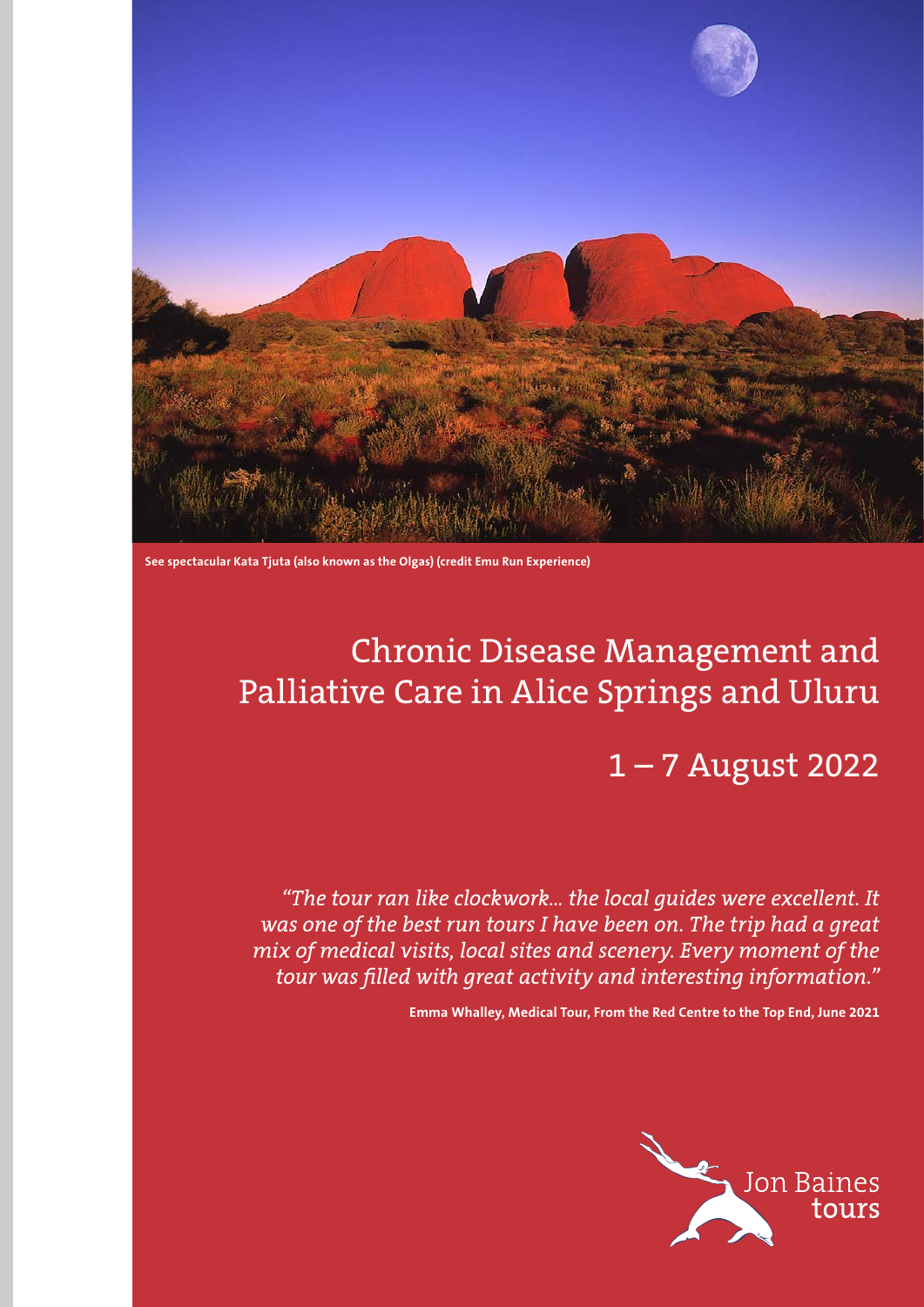

**Uluru at dawn**

**Experience Australia its most remote, historic and starkly beautiful in this tour to the Red Centre, which encompasses vast Indigenous heartlands, dramatic landscapes and history ranging from ancient to pioneer to the modern day. The itinerary looks at both traditional and contemporary approaches to palliative and end-of-life care in the company of Shyla Mills, CEO at Palliative Care Queensland.**

Starting in Alice Springs travel deep into the Red Centre with an experienced local guide. Go stargazing at pristine night skies at the Earth Sanctuary, explore the historic town of Alice Springs and learn about the inspiring work of the Indigenous-owned and run Purple House, which provides mobile dialysis units in the most

remote parts of Australia. Visit the striking new Alice Hospice, designed in collaboration with the Indigenous community, and meet the palliative care team to learn about community care. Meet with Dr Sam Heard, a GP and medical director of the Central Australian Aboriginal Congress. Visit the Royal Flying Doctor Service to learn about their work.

As you explore the region, learn about its ancient culture and walk through some breathtaking outback scenery. Visit spectacular Kata Tjuta and see Mt Conner and the Valley of the Winds. See Uluru in the early morning on a walk and at sunset. Stay at the at 5-star Sails in the Desert, have breakfast in the outback and marvel at the Field of Light as the sun goes down behind Uluru.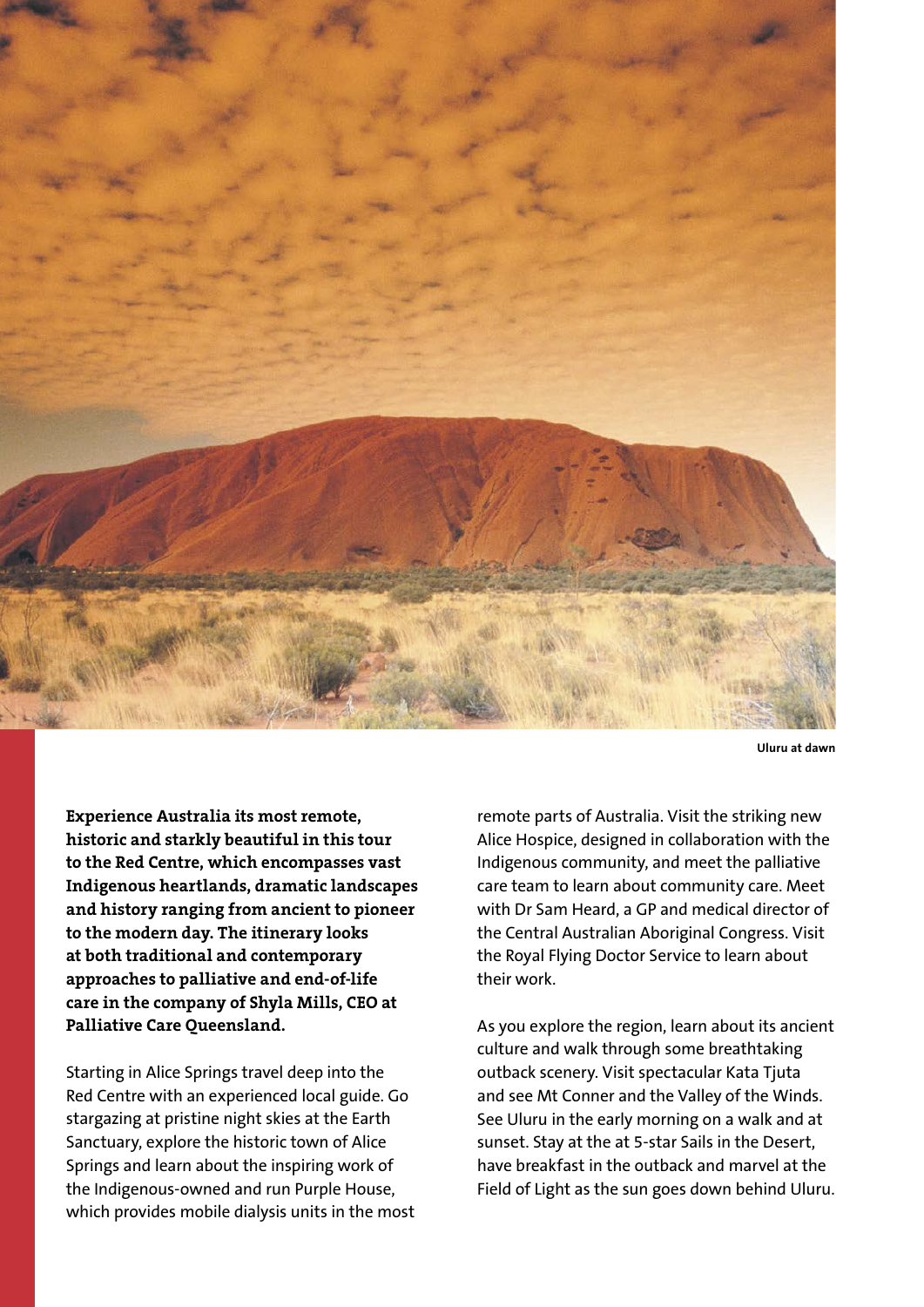# Tour Leader

**Shyla Mills** is the CEO at Palliative Care Queensland (PCQ) a leading charity and peak body in Australia and a member of the Flinders University research centre for Palliative Care, Death and Dying. She holds a Master of Public Health and Palliative Care and has a special interest in palliative care strategy and policy, public health palliative care as well as death and compassion literacy. Shyla has worked in palliative care across different settings including paediatrics, community and aged care throughout Australia, as well as internationally in India, Nepal, Mongolia and the UK. Prior to moving to Queensland, Shyla was a National Program Manager at Palliative Care Australia. Shyla is a board member for the international charity Foundation for Developing Compassion and Wisdom for over 10 years and was the former vice president of Palliative Care Nurses Australia.

Inspired by international models of palliative care, Shyla has successfully led the introduction



of several new community engagement programs at PCQ including Ambulance Wish Queensland (which when launched in 2019 reached over 155 million people online) and public education programs, Last Aid and PalliLearn. Shyla says her ambulance wish would be to watch one last sunset at the beach, with a glass of red wine surrounded by her two sons, husband, dog and friends.

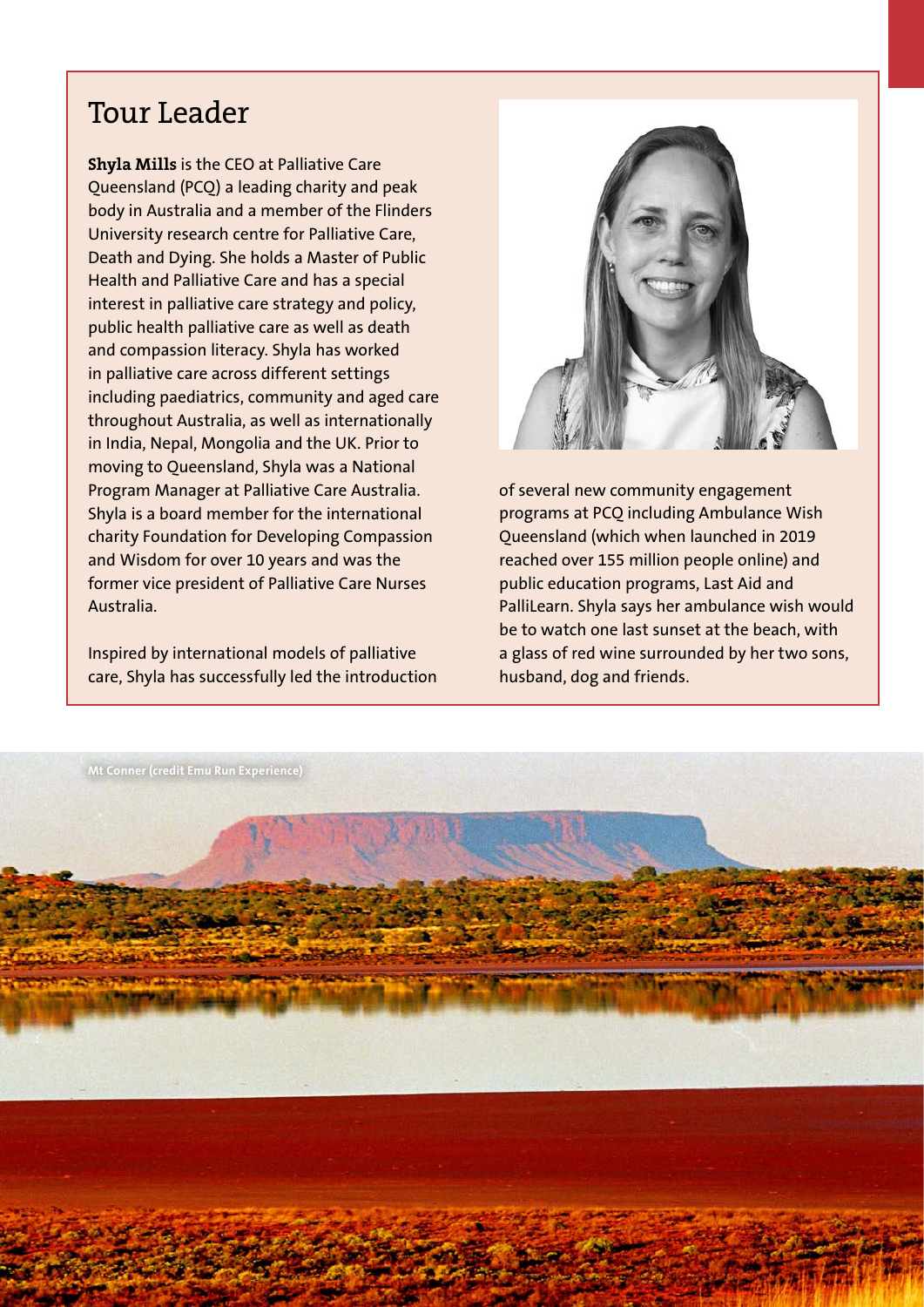

### 3 nights Alice Springs – 2 nights Uluru – 1 night Alice Springs



### **Day 1: Alice Springs** (Mon, 1 Aug)

**B D**

**Pm:** Arrive at the hotel and meet the group. **Eve:** Enjoy a welcome dinner and star gazing at the Earth Sanctuary, which is run by Danny Falzon and his brothers, who are also paramedics. Danny will give a talk on the work they do in in Alice Springs. After dinner, learn about local ecology, astronomy and culture and enjoy the spectacular night skies with a fully guided astronomy experience with telescope viewing at Earth Sanctuary's space observatory.

### **Day 2: Alice Springs** (Tue, 2 Aug)

**Am:** Hear a background talk on Palliative Care in the Northern Territory. Visit the Purple House, an innovative Indigenous-owned and run health service providing mobile dialysis units and remote clinics from its base in Alice Springs. Now operating 18 remote clinics and a mobile dialysis unit called the Purple Truck, Purple House is getting patients back home so that

families and culture can remain strong. Learn about their important work, bush medicine and their social enterprise. Meet with staff, volunteers and elders and enjoy a bush lunch with the team.

**Pm:** Visit the New Alice Hospice and its new unit, acclaimed for its culturally appropriate design. Meet with the palliative care team and learn of their work in Alice Springs and their community palliative care work which covers a huge area across the southern half of the Northern Territory. Meet with Dr Sam Heard OAM, a GP and medical director of the Central Australian Aboriginal Congress, and learn about their training programmes and GP involvement in end-of-life care.

#### **Day 3: Alice Springs** (Wed, 3 Aug) **B L**

- **Am:** Talk on Palliative Care for First Nations and how the PEPA program works (Program for Experience in the Palliative Approach.) Visit the Royal Flying Doctors service and learn about their work and the history and the provision of medical and palliative care to outback Australia. Visit Alice Telegraph Station and the School of the Air.
- **Pm:** Drive to Simpsons Gap in the West MacDonnell Ranges and take part in a guided walk learning of the geology of the region.
- **Eve:** Enjoy a spectacular outback sunset from Anzac Hill.

#### **Day 4: Alice Springs / Uluru** (Thur, 4 Aug) **B D**

- **Am:** Drive out to Erldunda in the precise geographical centre of Australia for an early breakfast (and to feed the emus and kangaroos) and see mighty Mt Conner.
- **Pm:** Continue to Uluru and have lunch. Visit beautiful Kata Tjuta, also known as the Olgas, a group of large domed rock formations or bornhardts, and see the Walpa Gorge. Come back to check into the Desert Gardens Hotel and at leisure.
- **Eve:** Enjoy a sunset barbeque before visiting the Field of Light. As darkness falls and

**B L**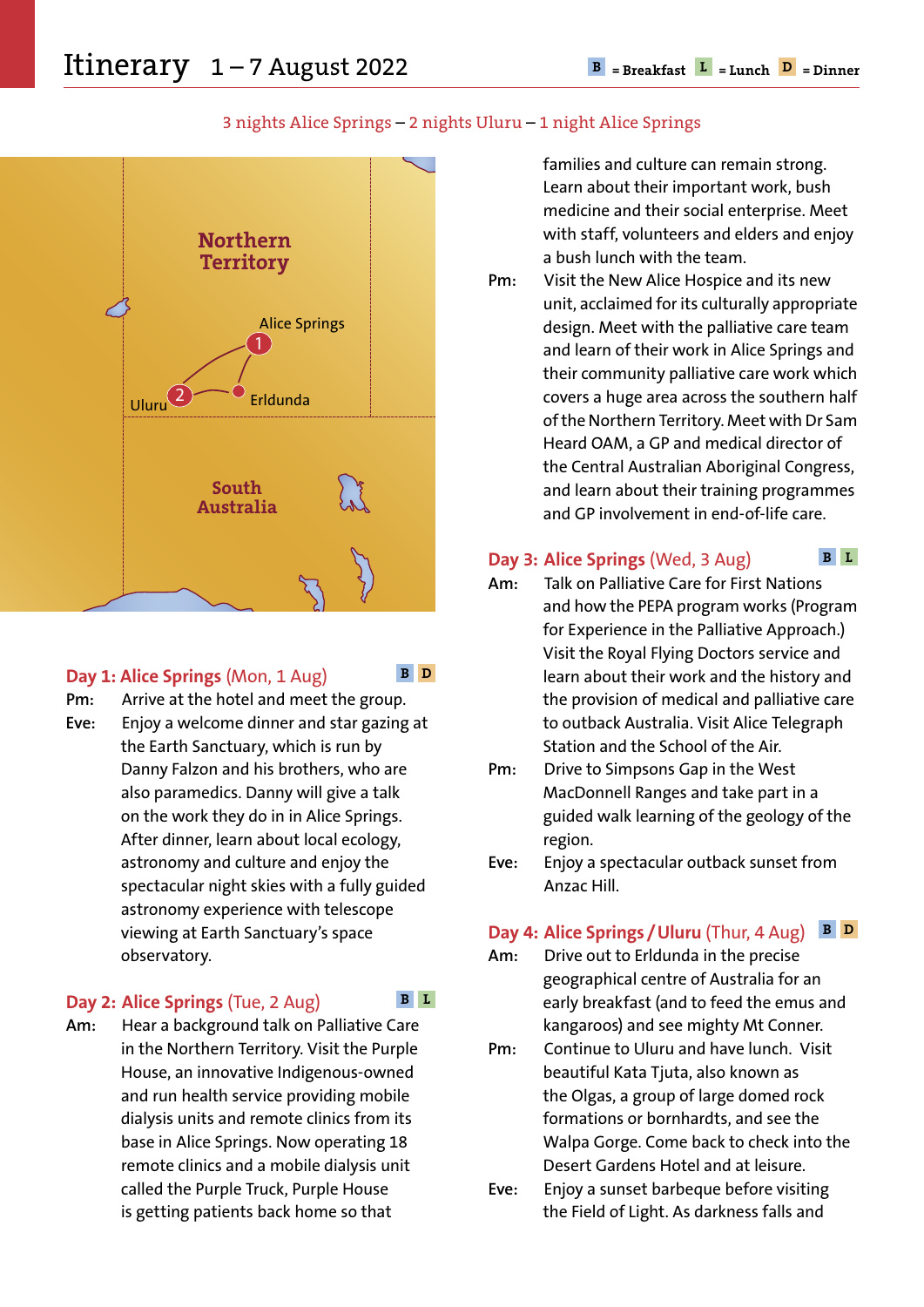Uluru is thrown into silhouette, the Field of Light flickers into life. As far as the eye can see a swathe of gently rhythmic light shimmers across the desert as the stems of 50,000 spindles of light sway through a spectrum of ochre, deep violet, blue and gentle white. Return to the hotel.

### **Day 5: Uluru** (Fri, 5 Aug)

### **B D**

**Am:** Drive into the desert for an early morning sunrise viewing of Uluru and light breakfast. Take a guided walking tour examining Aboriginal rock art, desert flora, wildlife and the history of this sacred site.

- **Pm:** Return to Uluru for lunch and at leisure.
- **Eve:** Optional Sounds of Silence dinner.

#### **Day 6: Uluru / Alice Springs** (Sat, 6 Aug) **B D**

- **Am:** Drive back to Alice Springs, with stops en route.
- **Pm:** Arrive Alice Springs later in the afternoon. Check into the hotel and freshen up before a wrap up meeting at the hotel.
- **Eve:** Farewell dinner at Hanuman in the company of some of the local practitioners and speakers you've met during the tour.

**B**

### **Day 7: Alice Springs** (Sun, 7 Aug)

**Am:** Depart Alice Springs.

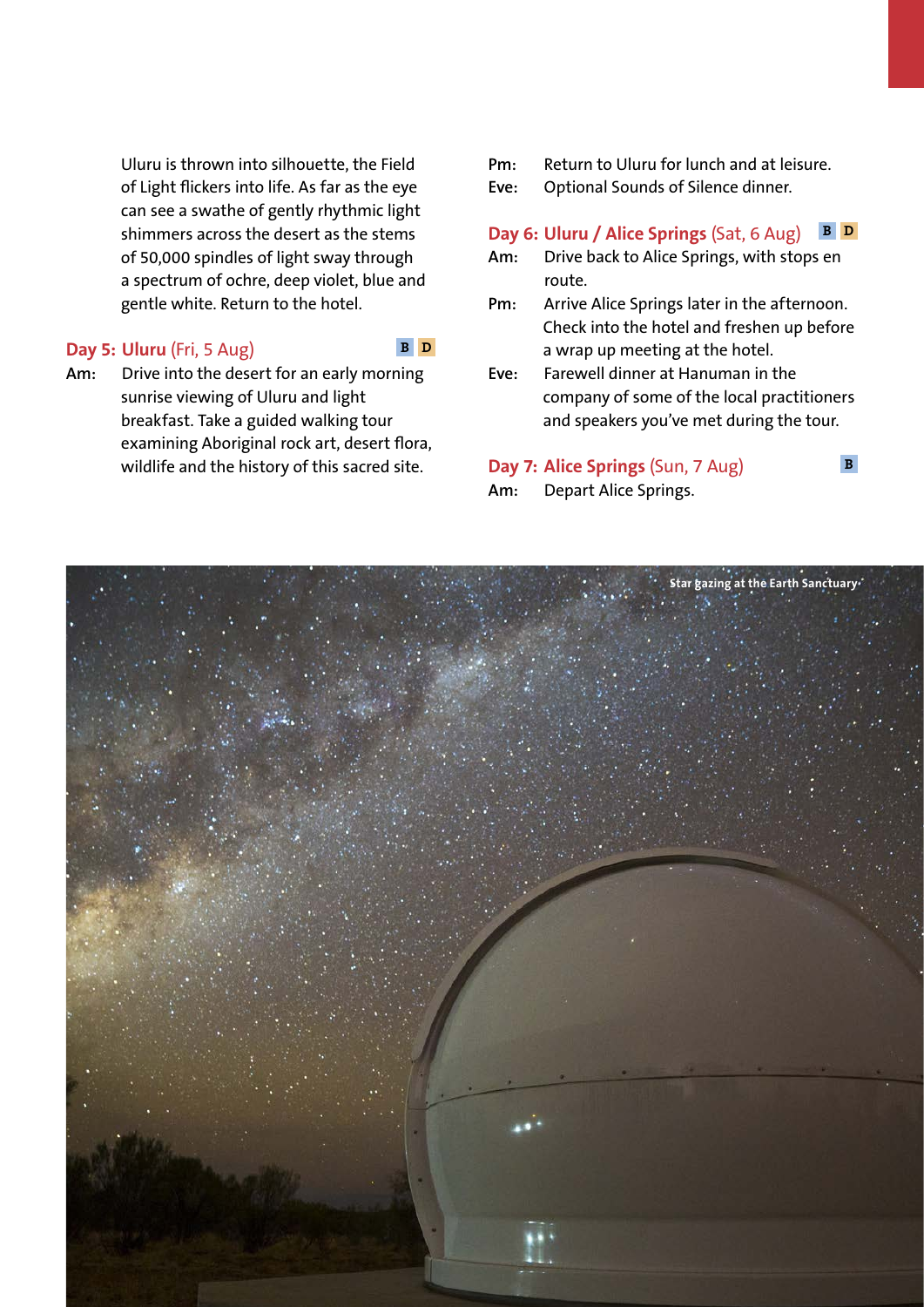

**The Field of Light, Uluru**

### **Hotels**

### **Quest (Alice Springs)**

Quest Alice Springs is centrally located and provides a stylish and comfortable apartment experience. The rooms are quiet, comfortable and spacious. The hotel has a pool for guest use and the staff are very welcoming and helpful.

### **Desert Gardens Hotel (Uluru)**

Perched within an oasis of native gardens, the luxury hotel's elegant guestrooms provide a relaxing retreat from a day of adventure. Accommodation options are diverse, from deluxe rock view rooms\* to shady poolside rooms, each located under a canopy of towering gumtrees and garden beds dotted with native shrubs and flowers. The hotel includes a swimming pool. \*Supplement for Rock view rooms.

## Optional Experiences

#### **Sounds of Silence Dinner**

Dine under the stars with nothing but the beautiful expanse of desert and majestic Uluru for kilometres around. The experience includes:

Return transfers from the hotel, a secluded location with Uluru as the backdrop, sunset drinks & canapes, 3-course buffet dinner, beverage package, digeridoo performance, star talk and stargazing. The additional cost is \$229 per person. (4 hours)

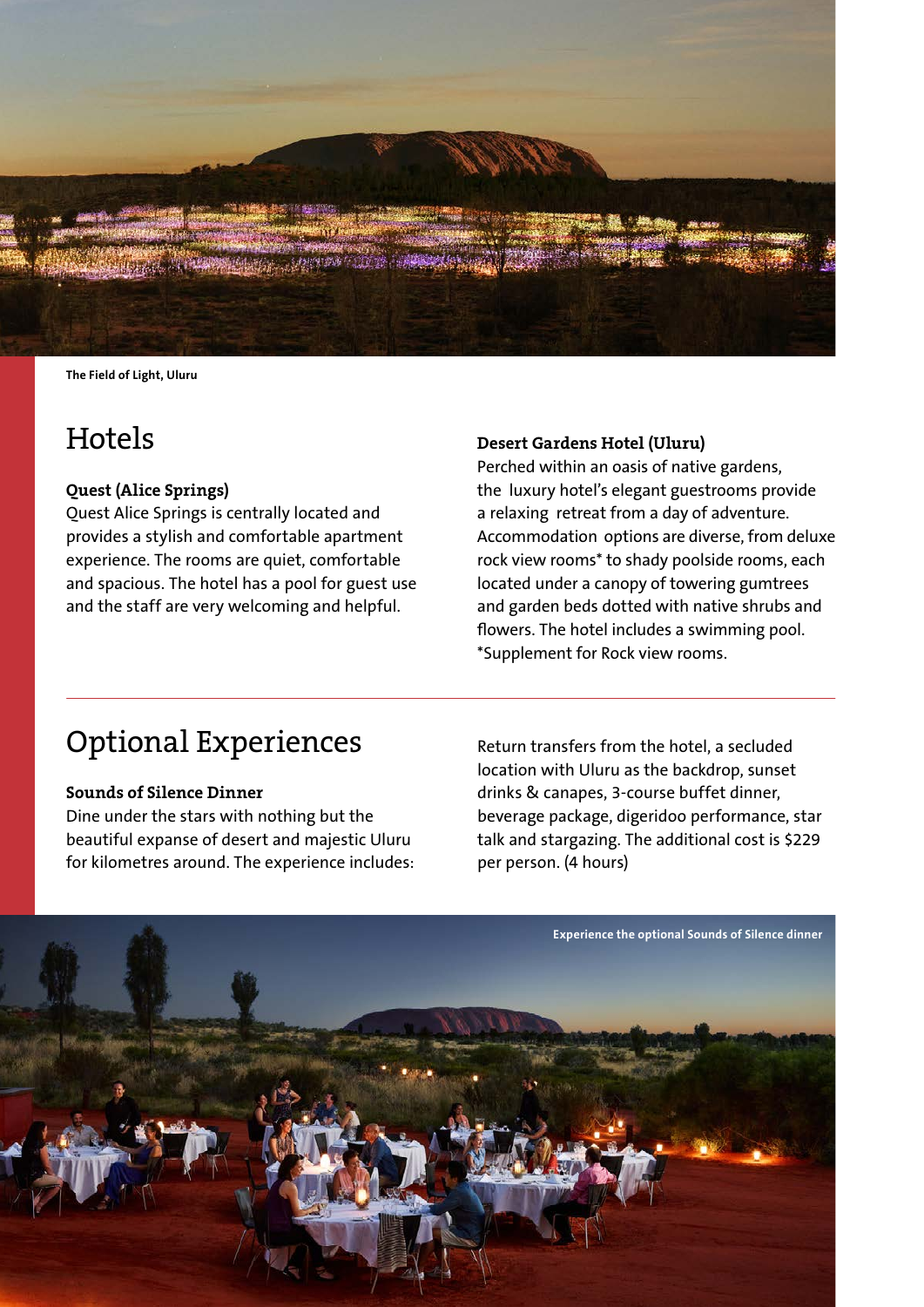



**A bearded dragon on an anthill (top); Grinding traditional medicines at Purple House (above)**

### **The ground cost of the tour is \$3,285 per person sharing**

### **The cost includes:**

- The services of a tour leader, Shyla Mills.
- Qualified driver / guide from Day 2 to Day 7.
- Six nights' accommodation in twin-bedded rooms with private facilities in 4- and 5 -star hotels.

### **The single room supplement is \$660**

- Breakfast and lunch or dinner daily on the tour.
- A full programme of cultural tours.
- Medical and professional visits and talks as per the itinerary.
- All admission fees
- All transport services
- GST

### **The cost excludes:**

- External flights and transfers before and after the tour
- Meals not mentioned
- All optional excursions, tours and visits



**Ancient culture in the Red Centre**